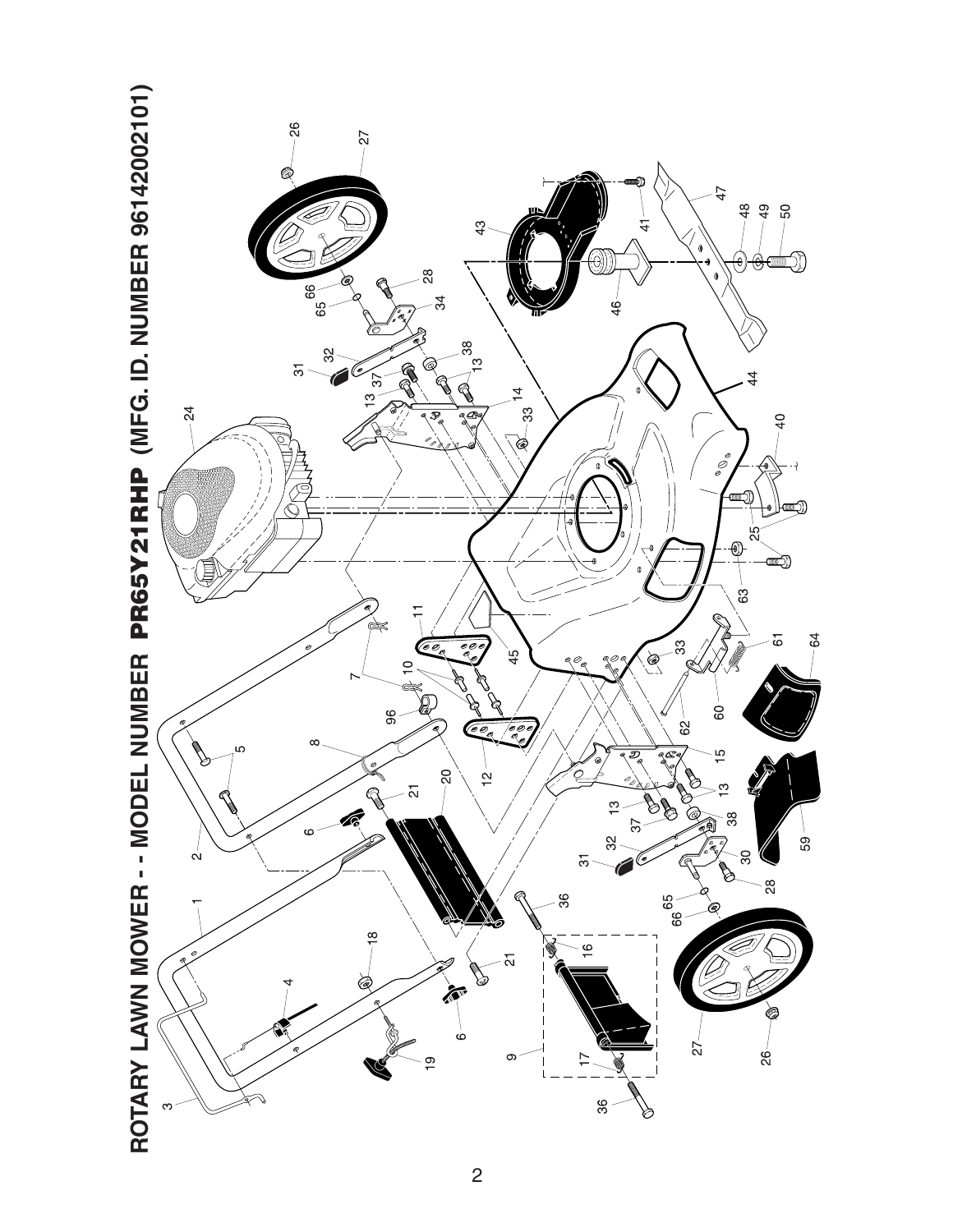|                |                       | NUMBER<br>$\overline{\mathbf{I}}$<br>ROTARY LAWN MOWER -- MODE         | PR65Y21RHP                                  | (MFG. ID. NUMBER 96142002101)              |
|----------------|-----------------------|------------------------------------------------------------------------|---------------------------------------------|--------------------------------------------|
| KEY<br>NO.     | PART<br>$\frac{1}{2}$ | <b>DESCRIPTION</b>                                                     | PART<br>o<br>Z<br>KEY<br>$\dot{\mathbf{z}}$ | <b>DESCRIPTION</b>                         |
|                | 183496X479            | Upper Handle                                                           | 175060X004<br>32                            | Selector Spring                            |
|                | 151721X479            | Lower Handle                                                           | 73800500<br>33                              | Locknut, Hex 5/16-18                       |
|                | 146771                | Control Bar                                                            | 193127X004<br>34                            | Axle Arm Assembly, Rear, LH                |
|                | 183567                | Engine Zone Control Cable                                              | 184193<br>86                                | Bolt, Rear Door                            |
|                | 191574                | Handle Bolt                                                            | 50078<br>57                                 | 5/16-18 x 3/4<br>Screw, Hex Washer Head    |
|                | 189713X428            | Handle Knob                                                            | 19112206<br>38                              | Washer, Flat                               |
|                | 51793                 | Hairpin Cotter                                                         | 88839X004<br>$\overline{4}$                 | Mounting Bracket, Debris Shield            |
| ∞              | 66426                 | Wire Tie                                                               | 192325<br>$\frac{4}{3}$                     | Screw, Debris Shield                       |
| თ              | 180479                | Kit, Rear Door (Includes Key Numbers 16 and 17)                        | 188784<br>$\frac{3}{4}$                     | <b>Debris Shield</b>                       |
|                | 128415                | Pop Rivet                                                              | 176710<br>$\overline{4}$                    | Kit, Lawn Mower Housing                    |
|                | 175069X479            | Support Bracket, LH                                                    |                                             | (Includes Key Numbers 11, 12 and 45)       |
| $\frac{1}{2}$  | 175070X479            | Support Bracket, RH                                                    | 404763<br>45                                | <b>Danger Decal</b>                        |
|                | 17060410              | Screw, Tapping 1/4-20 x 5/8                                            | 189179<br>$\frac{4}{6}$                     | Blade Adapter / Pulley                     |
| $\dot{4}$      | 175576X479            | Handle Bracket Assembly, LH                                            | 189028<br>$\overline{4}$                    | Blade, 21"                                 |
|                | 175577X479            | Handle Bracket Assembly, RH                                            | 851074<br>$\frac{8}{4}$                     | Hardened Washer                            |
| $\frac{6}{1}$  | 180071                | Spring, Rear Door, LH                                                  | 850263<br>$\overline{9}$                    | Helical Washer                             |
|                | 180072                | Spring, Rear Door, RH                                                  | 851084<br>50                                | Screw, Hex Head, Grade 8, 3/8-24 x 1-3/8   |
| $\frac{8}{10}$ | 132004                | Nut, Hex 1/4-20                                                        | 175071<br>59                                | Discharge Deflector                        |
|                | 194788                | Rope Guide                                                             | 175735<br>80                                | Hinge Bracket                              |
| SO             | 189005                | Rear Skirt                                                             | 193000<br>$\overline{6}$                    | Spring, Hinge                              |
| 21             | 88652                 | Hinge Screw 1/4-20 x 1-1/4                                             | 175650<br>8                                 | Rod, Hinge                                 |
|                | $\frac{1}{1}$         | Engine, Briggs & Stratton, Model Number 123K02                         | 73800400<br>යි                              | Nut, Hex                                   |
|                |                       | (For engine service and replacement parts,                             | 175066<br>84                                | <b>Mulcher Door</b>                        |
|                |                       | call Briggs & Stratton at 1-800-233-3723)                              | 197480<br>65                                | O-Ring                                     |
| 25             | 150406                | Hex Head Thread Rolling Screw 3/8-16 x 1-1/8                           | 88348<br>89                                 | Washer, Flat                               |
| 26             | 145212                | Hex Flange Nut                                                         | 197991<br>86                                | Clip, Cable                                |
| 22             | 193906X421            | Wheel & Tire Assembly, Rear, 12"                                       | 404764                                      | Warning Decal (not shown)                  |
| 28             | 160828                | Shoulder Bolt 5/16-18 x 1-21/64                                        | 193733                                      | Operator's Manual, English                 |
| 80             | 193126X004            | Axle Arm Assembly, Rear, RH                                            | 193736                                      | Operator's Manual, French                  |
| $\overline{5}$ | 87877                 | Selector Knob                                                          | 405224                                      | Replacement Parts Manual, English / French |
|                |                       | NOTE: All component dimensions given in U.S. inches. 1 inch = 25.4 mm. |                                             |                                            |

IMPORTANT: Use only Original Equipment Manufacturer (O.E.M.) replacement parts. Failure to do so could be hazardous, damage your lawn mower and void your warranty. **IMPORTANT:** Use only Original Equipment Manufacturer (O.E.M.) replacement parts. Failure to do so could be hazardous, damage your lawn mower and void your warranty.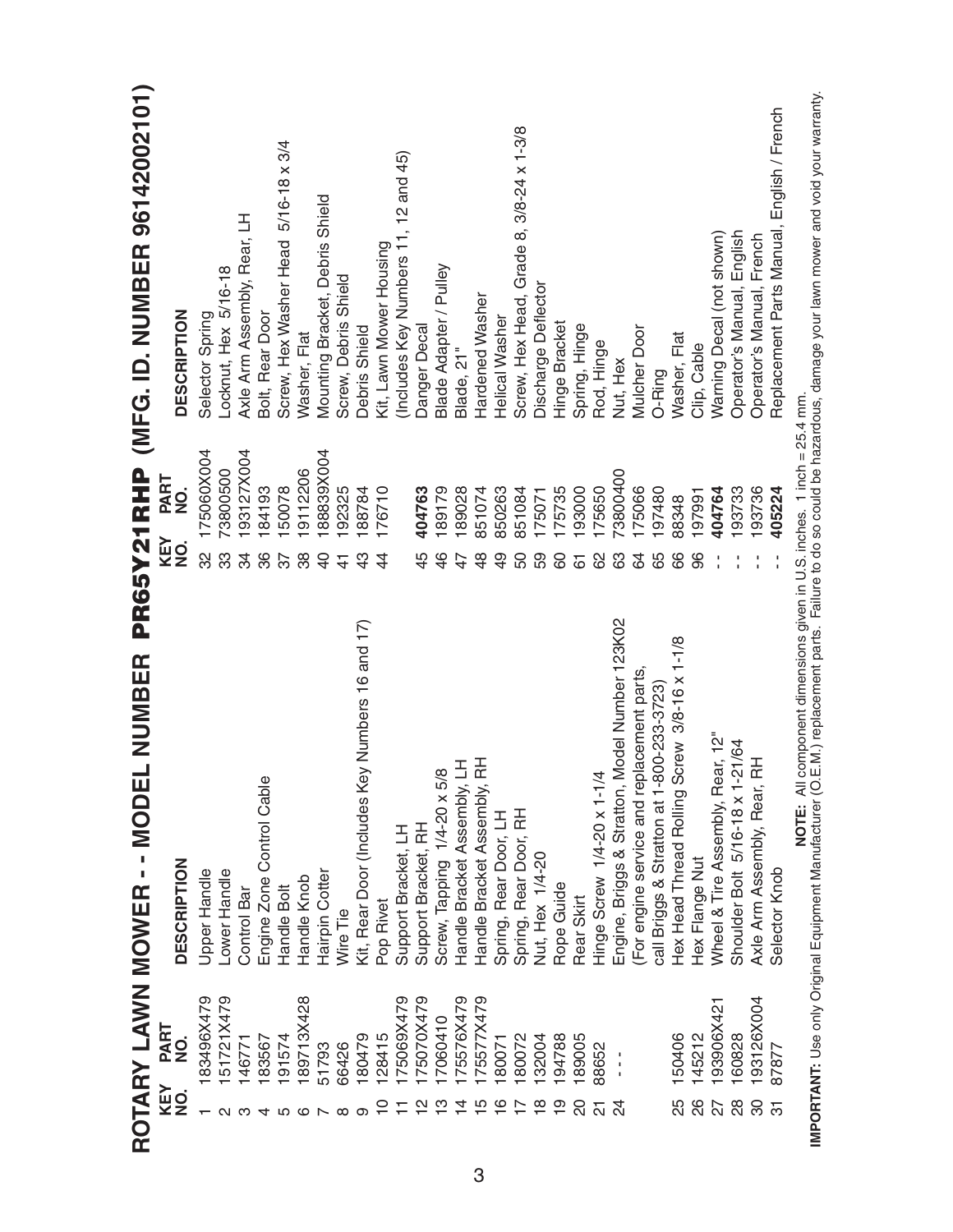